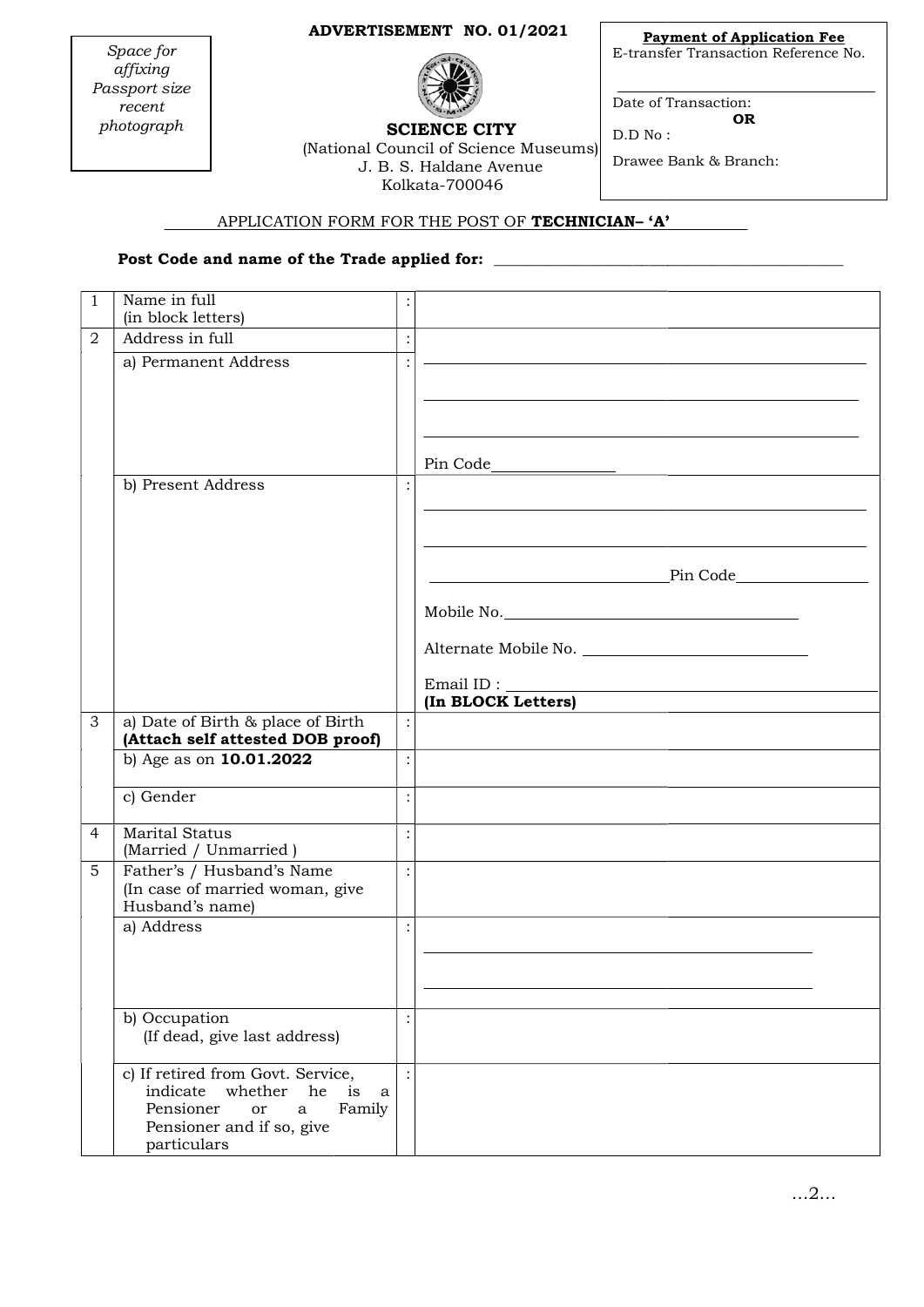| 6              | Mother's Name                                                                                                                                                                              |                |           |
|----------------|--------------------------------------------------------------------------------------------------------------------------------------------------------------------------------------------|----------------|-----------|
|                | a) Address                                                                                                                                                                                 | $\ddot{\cdot}$ |           |
|                |                                                                                                                                                                                            |                |           |
|                |                                                                                                                                                                                            |                | Pin Code  |
|                | b) Occupation<br>(If dead, give last address, in case<br>of married woman give husband's<br>name, address & occupation                                                                     |                |           |
|                | If retired from Govt.<br>Service,<br>$\mathbf{C}$<br>whether<br>she<br>indicate<br>is<br>a<br>Pensioner or a Family Pensioner<br>and if so, give particulars                               |                |           |
| $\overline{7}$ | Are you <sup>*</sup><br>a) a Citizen of India by birth<br>and/or by domicile?                                                                                                              | $\ddot{\cdot}$ |           |
|                | b) a person having migrated from<br>Pakistan or other countries with<br>the intention of permanently<br>settling in India? or subject to<br>Nepal?<br>'Yes' / 'No' If 'Yes', give details. | $\ddot{\cdot}$ |           |
|                | * Answer 'Yes' or 'No' and strike out<br>the words, which are not<br>applicable.                                                                                                           |                |           |
| 8              | Do you belong to SC / ST / OBC ?                                                                                                                                                           | $\ddot{\cdot}$ |           |
|                | State 'Yes'/ 'No' and if 'Yes', indicate<br>Caste.                                                                                                                                         |                | Yes / No. |
|                |                                                                                                                                                                                            |                |           |
| 9              | Is (or was) your Father -                                                                                                                                                                  |                |           |
|                | (a) A citizen of India by birth and/or<br>by domicile?                                                                                                                                     | $\ddot{\cdot}$ |           |
|                | (b) A person having migrated from<br>Pakistan or Bangladesh or other<br>countries with the intention of<br>permanently settling in India or a<br>subject of Nepal?                         | $\bullet$      |           |
|                | * Answer 'Yes' or 'No' and strike out<br>the words, which are not<br>applicable                                                                                                            |                |           |
| 10             | State your -                                                                                                                                                                               |                |           |
|                | a) Religion                                                                                                                                                                                | :              |           |
|                | b) Are you an Anglo-Indian?<br>Answer 'Yes' or 'No'                                                                                                                                        | $\ddot{\cdot}$ |           |
|                | c) Are you Physically Handicapped?<br>If 'Yes', give details                                                                                                                               | $\ddot{\cdot}$ |           |
|                | d) Are you Ex-service personnel?<br>Answer 'Yes' or 'No' if 'Yes' give<br>particulars and attach relevant<br>discharge certificate                                                         | $\ddot{\cdot}$ |           |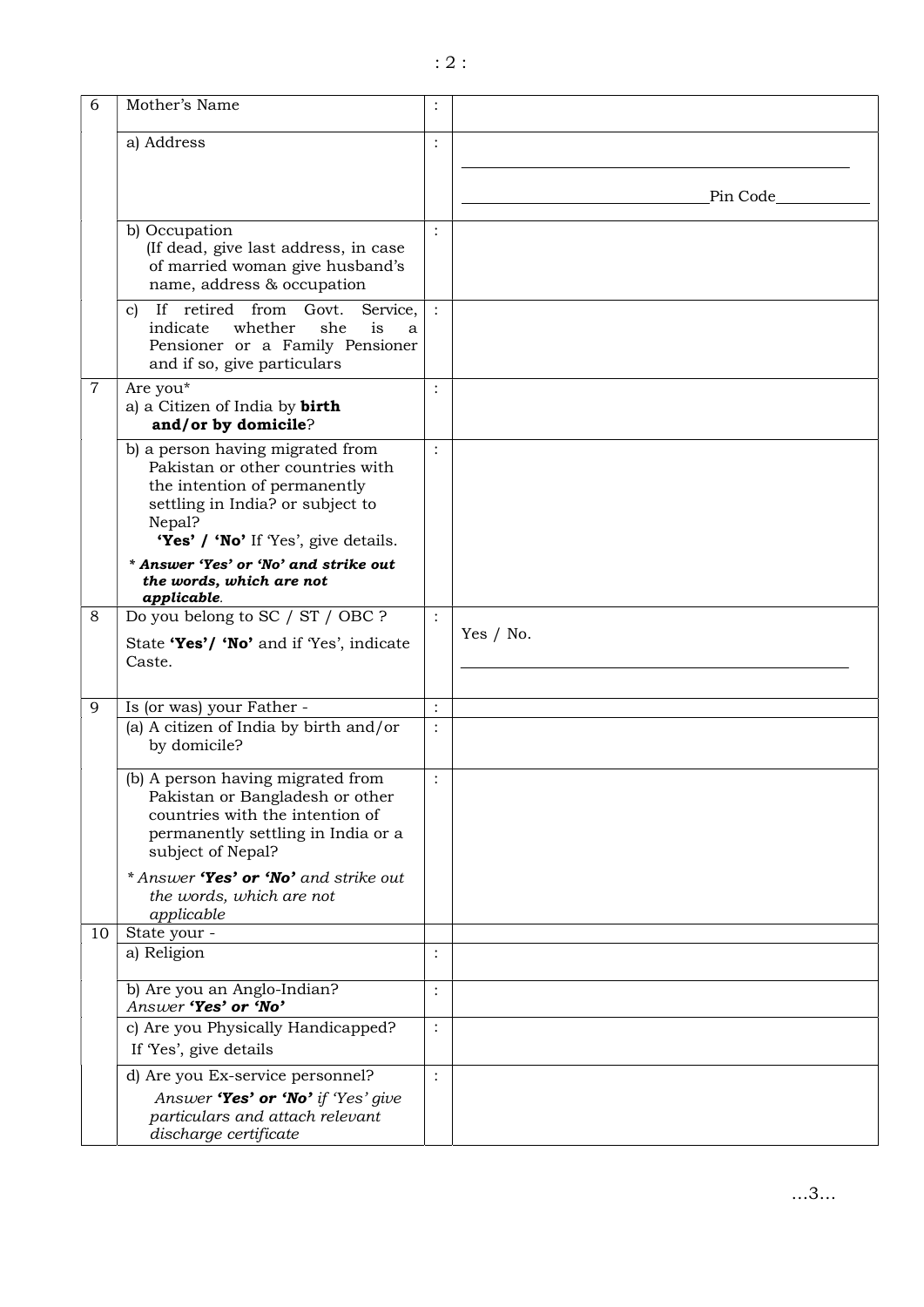| 11<br>Particulars of all Examinations passed and Degrees and Technical Qualifications obtained at the                                                     |                                                                                                                                                                 |  |   |               |               |   |   |  |  |
|-----------------------------------------------------------------------------------------------------------------------------------------------------------|-----------------------------------------------------------------------------------------------------------------------------------------------------------------|--|---|---------------|---------------|---|---|--|--|
| University or other places of higher technical education (commencing with the Secondary or<br>equivalent examination). Attach self attested testimonials. |                                                                                                                                                                 |  |   |               |               |   |   |  |  |
|                                                                                                                                                           | Examination(s)<br>Major Subjects Taken<br>Name of the Board /<br>Percentage<br>Class or<br>Year of<br>Division<br>of Marks<br>/ Degree<br>University<br>Passing |  |   |               |               |   |   |  |  |
|                                                                                                                                                           |                                                                                                                                                                 |  | 2 | obtained<br>3 | obtained<br>4 | 5 | 6 |  |  |
|                                                                                                                                                           |                                                                                                                                                                 |  |   |               |               |   |   |  |  |

| Particulars of Professional / Technical Qualification: Attach self attested testimonials.<br>12 |                        |            |          |         |                      |  |  |
|-------------------------------------------------------------------------------------------------|------------------------|------------|----------|---------|----------------------|--|--|
| Examination(s)                                                                                  | Name of the Institute/ | Percentage | Class or | Year of | Major Subjects Taken |  |  |
| Passed                                                                                          | Board / University     | of Marks   | Division | Passing |                      |  |  |
|                                                                                                 |                        | obtained   | obtained |         |                      |  |  |
|                                                                                                 |                        |            |          |         |                      |  |  |
|                                                                                                 |                        |            |          |         |                      |  |  |
|                                                                                                 |                        |            |          |         |                      |  |  |
|                                                                                                 |                        |            |          |         |                      |  |  |
|                                                                                                 |                        |            |          |         |                      |  |  |
|                                                                                                 |                        |            |          |         |                      |  |  |
|                                                                                                 |                        |            |          |         |                      |  |  |
|                                                                                                 |                        |            |          |         |                      |  |  |

| Experience (give details of all employment) : Attach self attested testimonials.<br>13 |                                           |                    |                    |              |  |  |  |  |
|----------------------------------------------------------------------------------------|-------------------------------------------|--------------------|--------------------|--------------|--|--|--|--|
| Nature of Employment<br>Post held                                                      | Name of Employer/<br>Organization/Company | Date of<br>Joining | Date of<br>Leaving | Salary Drawn |  |  |  |  |
|                                                                                        |                                           | 3                  | 4                  | 5            |  |  |  |  |
|                                                                                        |                                           |                    |                    |              |  |  |  |  |
|                                                                                        |                                           |                    |                    |              |  |  |  |  |
|                                                                                        |                                           |                    |                    |              |  |  |  |  |
|                                                                                        |                                           |                    |                    |              |  |  |  |  |
|                                                                                        |                                           |                    |                    |              |  |  |  |  |
|                                                                                        |                                           |                    |                    |              |  |  |  |  |
|                                                                                        |                                           |                    |                    |              |  |  |  |  |
|                                                                                        |                                           |                    |                    |              |  |  |  |  |
| Are you a Govt. Servant at present?<br>14                                              |                                           | $\bullet$          |                    |              |  |  |  |  |

| 14 | Are you a Govt. Servant at present?<br>If so, please state whether your appointment<br>is Temporary or Permanent with details.                                  |           |  |
|----|-----------------------------------------------------------------------------------------------------------------------------------------------------------------|-----------|--|
| 15 | Are you willing to accept the minimum initial<br>pay offered? If not, state what is the lowest<br>initial pay that you would accept in the<br>prescribed scale. |           |  |
| 16 | Whether any of your relative is working in<br>the NCSM? If so, please give details.                                                                             | $\bullet$ |  |

::3::